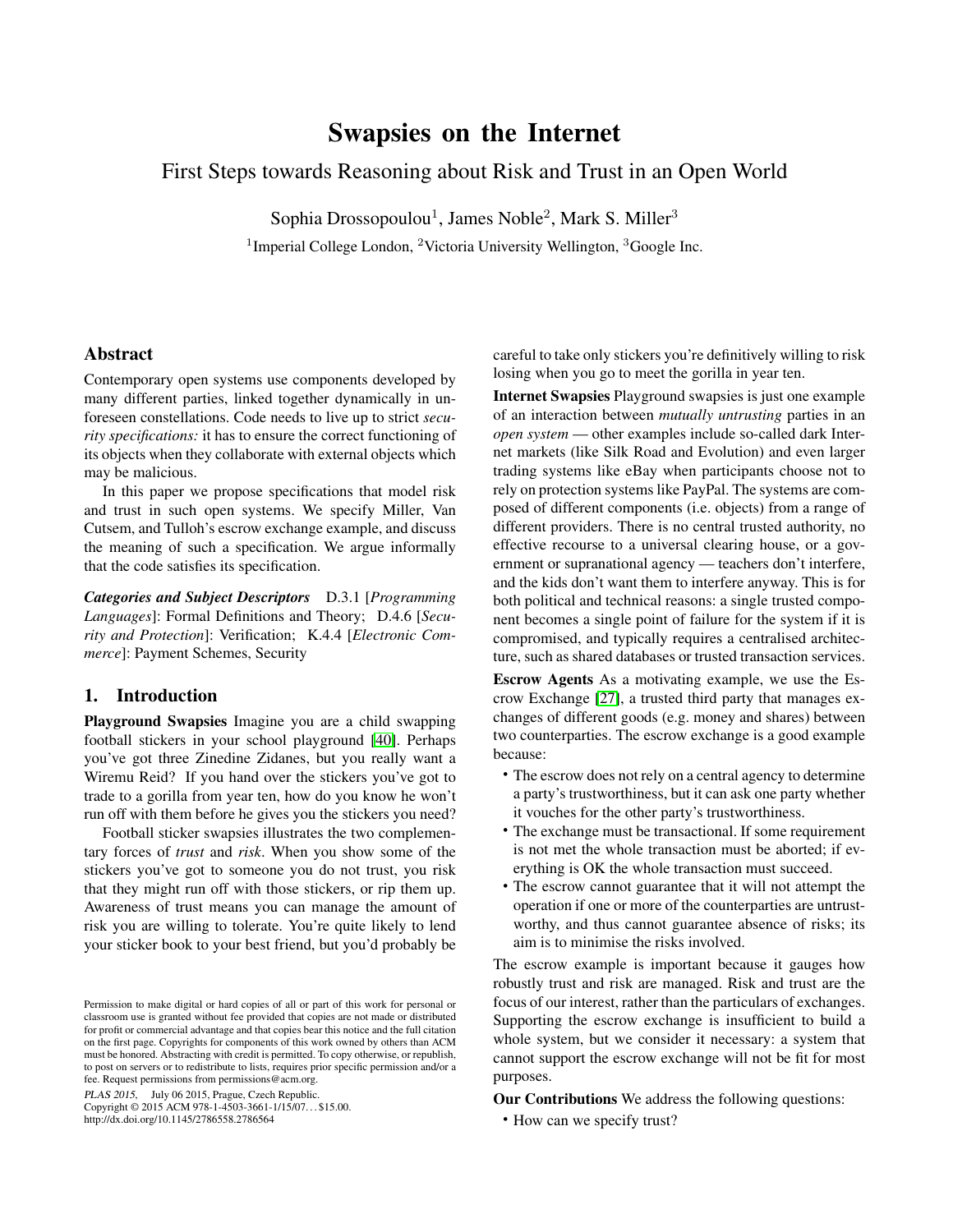- How can we gauge risk?
- How can we express the open nature of systems?
- How can we prove that program code meets the specifications for risk and trust?

To specify trust, we were inspired by Lampson et al.'s "speaks for" and "says" authentication constructs [\[21\]](#page-13-2) and propose an obeys predicate that describes whether the current object trusts another object to satisfy some specification. As in [\[21\]](#page-13-2), the obeys predicate is *relative* because it relates two objects to a specification: objects (or even the same objects) may have different relationships with different specifications. It is also *hypothetical*, in the sense that there is no "trust-bit" to observe in the run-time configuration. Rather, obeys states that in all future configurations, one object trusts another to satisfy the specification. Trust is often *conditional*, in the sense that trust can sometimes be established only under the condition that some other object is trusted.

To address risk, we propose further hypothetical predicates M*ay*A*ccess* and M*ay*A*ffect*, which describe whether an object may access or may modify a certain property.

To address the open nature of the systems, we make the meaning of such assertions parametric with *any* code that may be linked to the current system. Thus, in order for the software to guarantee its specification, it must be written in a very robust manner, so that no further, malicious code can steal its secrets or break its integrity.

To prove program's adherence to risk/trust specifications, we have developed Hoare-style rules dealing with these hypothetical predicates. We do not discuss these in this paper.

Findings We have developed a specification of the escrow system, and we informally argue that the code adheres to it.

We were surprised to find that the specification for the Escrow is weaker than originally anticipated in two significant aspects: the escrow *cannot guarantee* that a reported successful transaction implies a) that the participants were trustworthy, nor that b) the participants are exposed to no risk by an untrustworthy participant (but we were able to characterize the risk to which participants are exposed). We were even more surprised to realize that it is *impossible to write* an escrow which would give guarantees a) and b) all the more striking given that the third co-author is one of the original developers of the escrow example.

Research Context An important aspect of the escrow example is that it does not *prevent* the exchange from happening with untrusted parties; indeed, as we mentioned above, it cannot do so. Many common approaches to security cannot deal with this example, because they aim to prevent such exchanges, and avoid the risk altogether. Information flow systems detect when information leaks to an untrusted party; confinement systems guarantee that state is not read or leaked to other components; sandboxes ensure that components cannot affect the world outside the sandbox. In the absence of a central universally trusted authority, the escrow

cannot characterize parties as high or low, or maintain sandboxes, and thus cannot prevent exchanges between untrustworthy parties. Instead, it can only manage the associated risk. Our approach is to reason explicitly about code's security properties and guarantees, as trusted and untrusted components interact in an open world. We aim to describe how components coöperate to establish trust gradually, and to delineate the risks involved in that coöperation.

Paper Organization Section 2 introduces the Escrow Exchange, and shows why a traditional specification is not descriptive enough and why a naive implementation is not robust enough. Section 3 introduces our constructs for modelling trust and risk; we use them to give revised specifications, and argue that revised code satisfies these specifications. Section 4 sketches our specification language; section 5 discusses related work, and section 6 concludes.

Disclaimers Throughout this paper, we make the simplifying assumptions that no two different arguments to methods are aliases, that the program is executed sequentially, that we can quantify over the entire heap, that objects do not breach their own encapsulation or throw exceptions, that machines on open networks are not mutually suspicious, and that any underlying network is error-free. While these problems are correctly addressed in the code proposed in [\[27\]](#page-13-1), we do not address them in this work. This allows us to keep the specifications short, and to concentrate on the questions of risk and trust. Aliasing, concurrency, quantification, confinement, network errors, and exceptions can be dealt with using known techniques, but doing so would not shed any further light on the questions addressed here.

# 2. Purse and Escrow

We will now work our way though a first version of an escrow exchange implementation (developed from [\[32\]](#page-13-3)), and give a "traditional" specification, where trust is assumed and risk is implicit. In the next section we show how explicit representations of trust and risk let us specify components more precisely, and reason about program code more accurately.

# 2.1 Purses

The escrow exchange example is based upon a system for modelling resources proposed in [\[28\]](#page-13-4). The "mints" and "purses" (or alternatively "banks" and "accounts"), can model anything fungible, including currencies or commodities: a mint models a type of currency or commodity, and a purse models an amount of that currency or commodity. We can model both money and goods by purses, although we distinguish them dynamically by using purses from different mints for money and goods respectively.

Figure [1](#page-2-0) shows a traditional specification of the Mints and Purses. Specifications consist of sets of (ghost) fields and policies, and are predicates over classes and objects.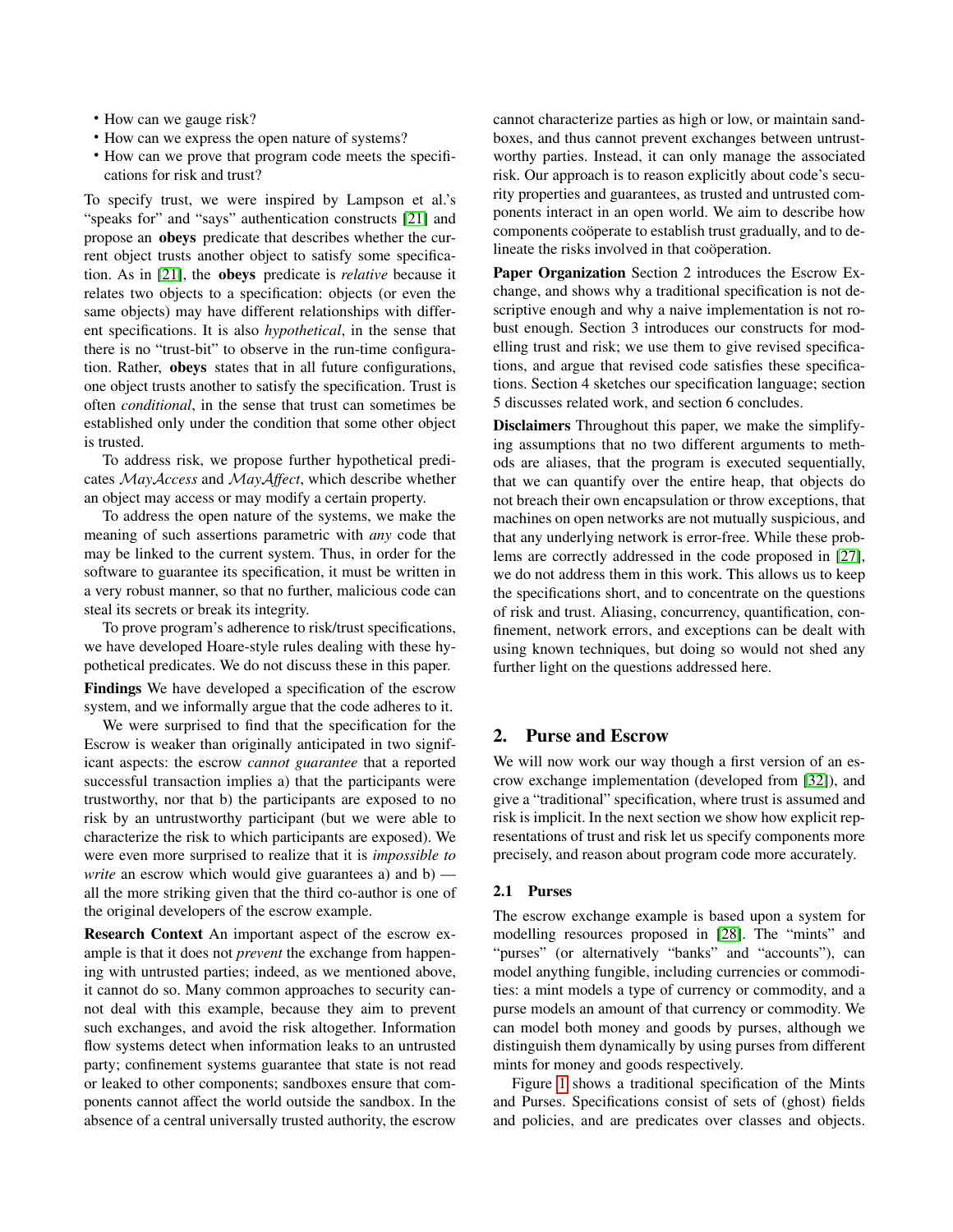```
specification Purse {
      field mint // Mint
3 field balance // Number
4
s policy Pol_deposit_1
                                        \frac{1}{s} case:
          6 dest,src:Purse ∧ SameMint(dest,src) ∧ 0 ≤amt≤src.balance
7 { res = dest.deposit(amt, src) }
8 res ∧
          9 dest.balance=dest.balancepre+amt ∧ src.balance=src.balancepre−amt ∧
|10| \forall p:_{pre}Purse\{dest, src\} p.balance=p.balance<sub>pre</sub>
11
12 policy Pol_deposit_2
                                        1/2^{nd} case:
13 prs,src:Purse ∧ ¬( SameMint(dest,src) ∧ 0≤amt≤src.balance )
14 { res = dest.deposit(amt, src) }
15 \blacksquare \blacksquare \blacksquare \blacksquare \blacksquare \blacksquare \blacksquare \blacksquare \blacksquare \blacksquare \blacksquare \blacksquare \blacksquare \blacksquare \blacksquare \blacksquare \blacksquare \blacksquare \blacksquare \blacksquare \blacksquare \blacksquare \blacksquare \blacksquare \blacksquare \blacksquare \blacksquare \blacksquare \blacksquare \blacksquare \blacksquare 
16
17 policy Pol_sprout
18 p:Purse
19 { res = p.sprout() }
20 res:Purse ∧ SameMint(res,p) ∧ res.balance=0 ∧ \forall p:_{pre}Purse. p.balance=p.balance<sub>pre</sub> ∧ res ≠ p
21}
22
23 predicate SameMint(prs1,prs2) ≡ prs1:Purse ∧ prs2:Purse ∧ prs1.mint=prs2.mint
```
<span id="page-2-0"></span>Figure 1. Specification of Purse — First Attempt

Any object which adheres to a specification may be safely assumed to satisfy all the policies in the specification.

A Purse has two ghost fields: mint, which is expected to point to an object of class Mint, and balance which is expected to be a value of type Number. Note that ghost fields need not appear as such within Purse objects.

A Mint object acts as a token representing a particular currency or type of goods. Mints have no public methods, but can e.g. be tested for identity to help verify transactions between purses.

The specification of Purse consists of three policies: Pol\_deposit\_1 and Pol\_deposit\_2 describe the behaviour of the method deposit, and Pol\_sprout describes the behaviour of sprout.

We use the standard convention and distinguish the values of terms trm before and after execution of a method through the subscripts  $trm_{pre}$  and  $trm_{post}$ . Moreover, when omitting the subscript, we mean the value after execution. For example, the assertion dest.balance = dest.balance $_{pre}$  + amt says that the balance of dest after execution of the method will be the sum of amt and the balance of dest before execution of the method. All methods either return a boolean value, or a pointer to an object. We follow the conventions that the result of a method call is assigned to a variable, res. We simulate exceptions and exception handling, by checking the return value, and if it is false, returning from the method. A full model for exceptions will be part of future work.

A Purse object represents a particular purse (account). Money can be transferred between any two purses of the same mint through the method deposit. If the destination and source are purses (dest, src:Purse) from the same mint (predicate SameMint), and the source purse's balance covers the amount to be deposited, then the amount is transferred to the destination purse without modifying any other purses, and the call returns  $true - c.f.$  policy Pol\_deposit\_1. If the two purses are not from the same mint, or the source purse has insufficient funds, the transaction does not take place, all purses remain unaffected, and the call returns false – c.f. policy Pol\_deposit\_2.

A new purse can be created at any time by asking an existing purse to sprout — this returns a new, empty purse from the same mint  $-c.f.$  Pol\_sprout. The new purse has a zero balance but can then be filled via deposit.

All three policies have a post-condition of the form

 $\forall$ p: $_{pre}$  <code>Purse</code>. p.balance=p.balance $_{pre}$ 

or a variation thereof. This post-condition guarantees that the method call will not modify the balance of any pre-existing purse. This assertion is necessary when reasoning about the effect of calling Purse-methods from the Escrow, and is, essentially, a primitive way of expressing framing. We will study better framing in further work.

To make a secure payment, the payer will typically make a new, empty, temporary purse from one of their existing purses via sprout, and deposit only enough funds for the payment into the temporary purse. The payer then passes the temporary purse to the payee, who then empties it back into their primary purse. This allows two *mutually untrusting* components to transfer funds, provided that they both trust the mint and purse system.

### 2.2 Specifying Swapsies

Figure [2](#page-3-0) is our first attempt at specifying an escrow exchange deal. An Escrow object has fields sellerMoney,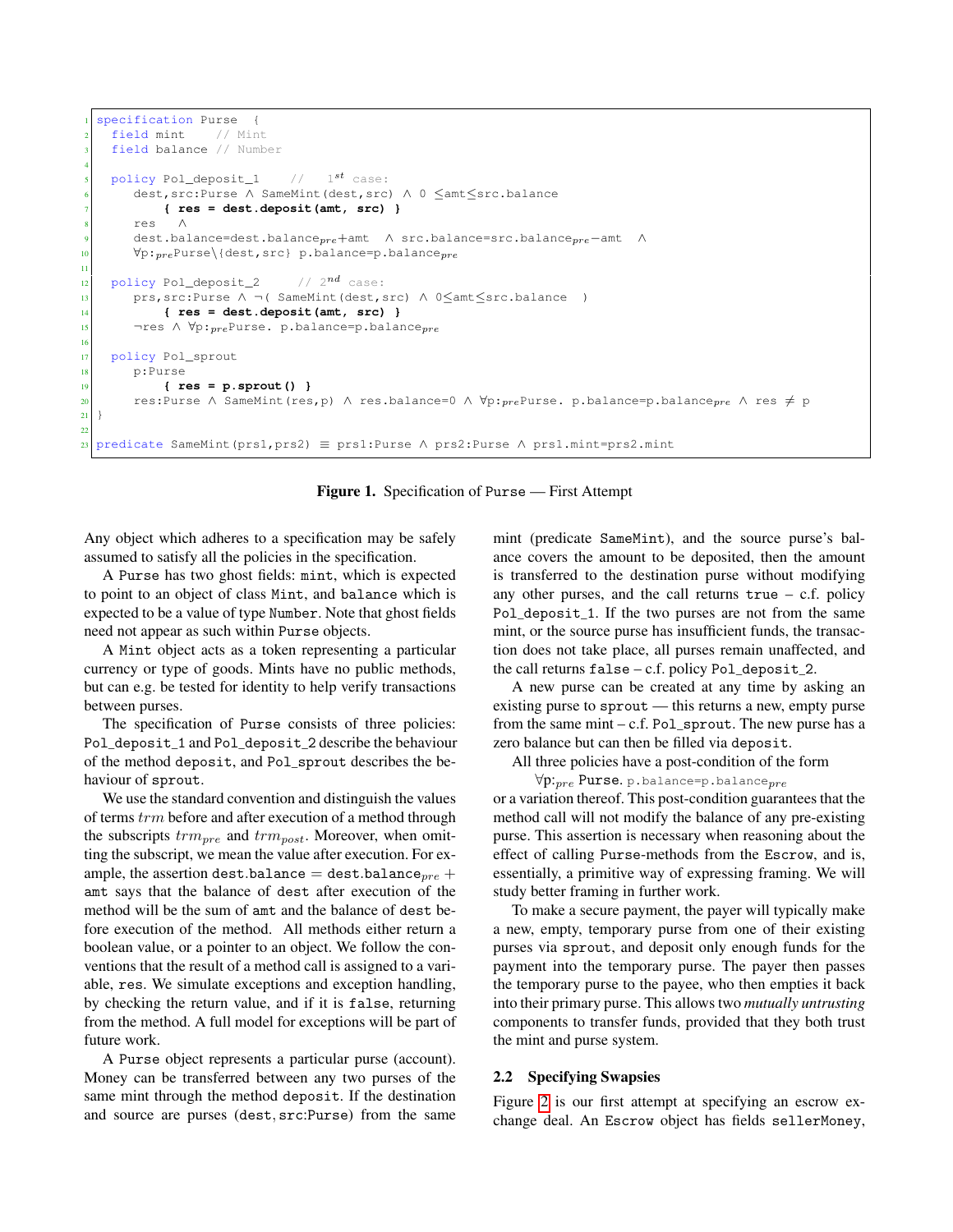```
specification Escrow {
     fields sellerMoney, sellerGoods, buyerMoney, buyerGoods // Purse
3 fields price, amt // Number
4
   policy Pol_deal_1
                      \frac{1}{s} case:
      6 SameMint(buyerMoney,sellerMoney) ∧ SameMint(buyerGoods,sellerGoods) ∧ price, amt:N ∧
7 buyerMoney.balancepre ≥price ∧ sellerGoods.balancepre ≥amt
|8| { res = deal( ) }
      9 res ∧
10 buyerMoney.balance=buyerMoney.balancepre−price ∧ sellerMoney.balance=sellerMoney.balancepre+price ∧
11 buyerGoods.balance=buyerGoods.balancepre+amt ∧ sellerGoods.balance=sellerGoods.balancepre−amt ∧
12 \forall p:_{pre}Purse<sub>pre</sub> \{sellerMoney,sellerGoods, buyerMoney,buyerGoods}: p.balance=p.balance.pre
13
14 policy Pol_deal_2
                        \frac{1}{2} case:
15 ¬( SameMint(buyerMoney,sellerMoney) ∧ SameMint(buyerGoods,sellerGoods) ∧
16 buyerMoney.balancepre ≥price ∧ sellerGoods.balancepre ≥amt )
17 { res = deal( ) }
18 ¬res ∧
|\psi| \forall p:_{pre}Purse: p.balance=p.balance._{pre}\overline{20}
```
<span id="page-3-0"></span>Figure 2. Specification of Escrow :: deal – First Attempt

sellerGoods, buyerMoney, and buyerGoods, which represent the money and the goods purses of the buyer and the seller. The fields amt and price serve to describe the amount of goods to be exchanged, and the price of this exchange. These fields will be supplied by other methods (see [\[27\]](#page-13-1)) which create the contract.

Even though we expect sellerMoney, sellerGoods, buyerMoney, and buyerGoods to be objects representing Purses, the Escrow cannot guarantee nor check this. The first, superficial reason for this is, that our language is dynamically typed. The deeper reason is that Escrow does not necessarily know all the classes which are legitimate implementations of Purse objects. As we shall see later, the Escrow can successfully co-ordinate objects of many different classes which implement the Purse functionality.

The specification consists of two policies: Pol\_deal\_1 promises that if the purses come from the same mints, and have sufficient funds (lines 6-7), then the result will be true (line 9), the transfer of the monies and the goods will take place (lines 10-11), and all other purses will remain unaffected (line 12). Pol\_deal\_2 promises that if the purses do not come from the same mints, or have insufficient funds, then the result will be false and all purses will be unaffected.

#### 2.3 Swapping via an Escrow Purse

The deal method in Figure [3](#page-4-0) shows a first attempt at its implementation. To make the exchange transactional, it uses a pair of private *escrow* purses, one for on each side of the transaction (money and goods). Rather than swapping money and goods between buyer's and seller's purses in one go, the buyer's money and seller's goods are moved first into escrow purses, and then from the escrow purses into the final destinations. In this way, we only complete the second half of the transaction when we are sure enough money and goods are securely in the escrow purses. If the transaction needs to be abandoned halfway through, we can return the buyer's money from the escrow purse without any reference to the seller.

This code from Figure [3](#page-4-0) is based on [\[27\]](#page-13-1) and [\[32\]](#page-13-3). First, two escrow purses (escrowMoney and escrowGoods) are sprouted from the inputs — lines 3–6. The escrow purses are newly created within the method, and so cannot be manipulated by the buyer or seller.

Second, we attempt to escrow the buyer's money by transferring it from the buyerMoney purse into the new escrowMoney purse — line 8. According to the specification (Fig. [1\)](#page-2-0), if this request returns true, then the money will have been transferred and both purses must be from the same mint. If the request fails we abort the transaction.

Third, we attempt to escrow the seller's goods – line 14, again by depositing them into the escrow purse. If we are unsuccessful, we again abort the transaction, after we have returned that money to the buyer – lines 21 and 22.

At this point (line 24) the deal method should have sole access to sufficient money and goods in the escrow purses. The method completes the transaction by transferring the escrowed money and goods into the respective destination purses – lines 26 and 27. Thanks to the escrow purses, these transfers should not fail so this code should meet the Figure [2'](#page-3-0)s specification. If only the truth were that simple.

# 2.4 The failure of dealV1

The dealV1 method in Figure [3](#page-4-0) does not satisfy the Escrow specification in Figure [2](#page-3-0) — in fact, in an open system, it *cannot*. The critical problems are assumptions about trust: both the code and the specification implicitly trust the purse objects with which they interact. Considering both the Purse and Escrow specifications: what happens if a purse or escrow is asked to interact with an untrustworthy purse? How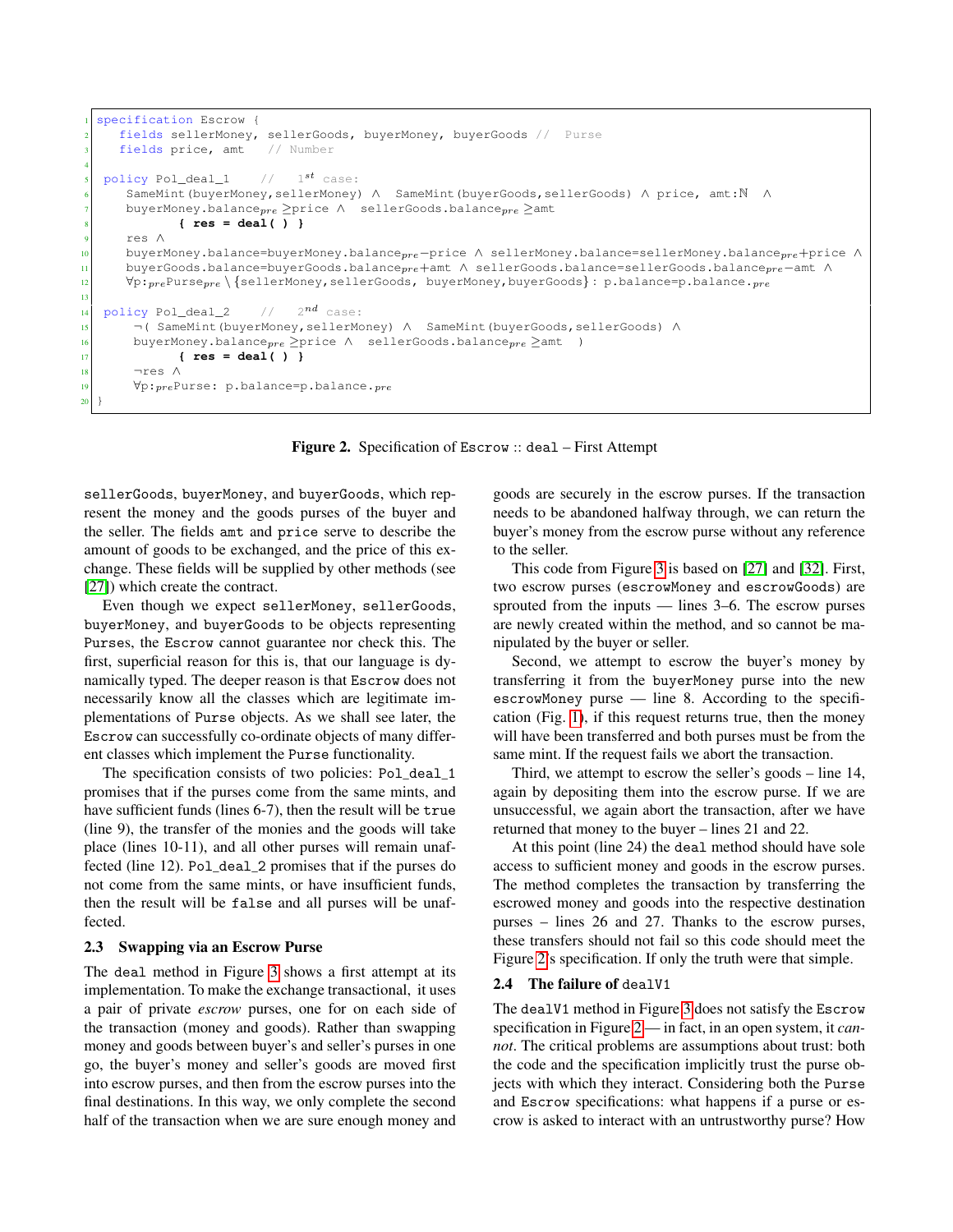```
method dealV1()
\overline{2}3 // make temporary money Purse
4 escrowMoney = sellerMoney.sprout
5 // make temporary goods Purse
     escrowGoods = buyerGoods.sprout
7
|8| res = escrowMoney.deposit(price, buyerMoney)
9 if (!res) then
10 // insufficient money in buyerMoney
11 // or different money mints
12 { return false }
13
14 // sufficient money, same mints
15 // price transferred to escrowMoney
\begin{bmatrix} 16 \\ 16 \end{bmatrix} res = escrowGoods.deposit(amt, sellerGoods)
17 if (!res) then
18 // insufficient goods in sellerGoods
19 // or different goods mints
20 \left\{\frac{7}{100}\right\} \left\{\frac{20}{100}\right\}21 buyerMoney.deposit(price,escrowMoney)
22 return false }
23
24 // price in escrowMoney, amt in escrowGoods
25 // now complete the transaction
26 buyerMoney.deposit(price, escrowMoney)
27 sellerGoods.deposit(amt, escrowGoods)
28 }
```
<span id="page-4-0"></span>Figure 3. First attempt at escrow deal

much risk is involved: just the potentially untrustworthy purse? That purse plus any other purse it knows about, or interacts with (e.g. both are passed into the same method)? Any purse (or indeed any object) anywhere in the system?

Classical specifications like Figures [1](#page-2-0) and [2](#page-3-0) have no notion of the risks involved when an object does not meet its specification. All bets are off: the world ends. Just because we can't write specifications, however, doesn't mean that we can't write programs: unfortunately the code in Figure [3](#page-4-0) is in no better shape than the specification. Imagine if sellerMoney was a malicious, untrustworthy object. At line 4, the sprout call could itself return a malicious object, which would then be stored in escrowMoney. Then at line 11, during execution of escrowMoney.deposit(price, buyerMoney) the malicious escrowMoney purse could steal all the money out of buyerMoney purse, and still return false. As a result, the buyer would lose all their money, and receive no goods! Even if the buyer was more cautious, and themselves sprouted a special temporary purse with a balance of exactly price to pass in as buyerMoney, they would still lose all this money without any recompense.

Perhaps there is something else we could do — a trusted method on every object, say, that returns true if the object is trusted, and false otherwise? The problem, of course, is that an object that is untrustworthy is, well, untrustworthy: we cannot expect a trusted method ever to return false. This leads to our definition of trust: trust is *hypothetical*, and in relation to some specification.

# 3. Specifying Trust and Risk Explicitly

The key claim of this paper is that we need specifications that let us talk about trust and risk explicitly. In this section, we begin by informally introducing three novel specification language constructs: obeys to model trust, and M*ay*A*ccess* and M*ay*A*ffect* to model risk. We then revisit the specifications from the previous section using these constructs, showing how they can be used to specify the purse and escrow examples, and we argue informally that a revised escrow method can in fact meet revised specifications.

# 3.1 Modelling Trust: obeys

To model trust, we introduce a special predicate, " obeys ", of the form o obeys Spec which we interpret to mean that the current object trusts  $\sigma$  to adhere to the specification  $Spec$ .

Because we generally can't be sure that an object  $-$  especially one supplied from elsewhere in an open system can actually be trusted to obey a particular specification, our reasoning and specifications tend to be *hypothetical*: analysing the same piece of code under different trust hypotheses — i.e. assuming that particular objects may or may not be trusted to obey particular specifications.

Thus, *if* object o can be trusted to obey specification Spec, and Spec had a policy describing the behaviour of some method m, then we may expect the method call o.m(...) to behave according to that policy — otherwise, all bets are off. This also leads to chains of hypothetical reasoning; every method request on an object introduces a case-split on whether the object satisfies its specification.

More about the formal treatment of the obeys predicate in section 4, definition [6.](#page-11-0)

# 3.2 Modelling Risk: M*ay*A*ccess* and M*ay*A*ffect*

To model risk, we introduce predicates M*ay*A*ccess* and M*ay*A*ffect*, which express whether an object may read or may affect another object or property. We will write " $\mathcal{M}_{\text{d}y\text{d}f\text{fect}}(q, p)$ " to mean that it is possible that some method invocation on o would affect the object or property p. Similarly, we will write " $\mathcal{M}$ <sub>ay</sub> $\mathcal{A}$ *ccess*( $\circ$ ,  $p$ )" to mean that it is possible that the code in object  $o$  could potentially gain a capability to access to  $p$  — that is, a reference to  $p$ . In practice,  $MayAccess(o,p)$  means that p is in the transitive closure of the points-to relation on the heap starting from o.

More about the formal foundation of M*ay*A*ccess* and M*ay*A*ffect* in definition [1](#page-10-0) in section 4.

#### 3.3 Valid Purse: the Policies of Purse

We will now revisit the specifications for Purse and Escrow and give their policies using the new features introduced in the previous section. Once again, we begin by considering the specification of purses, before going on to the specification and then implementation of the escrow itself.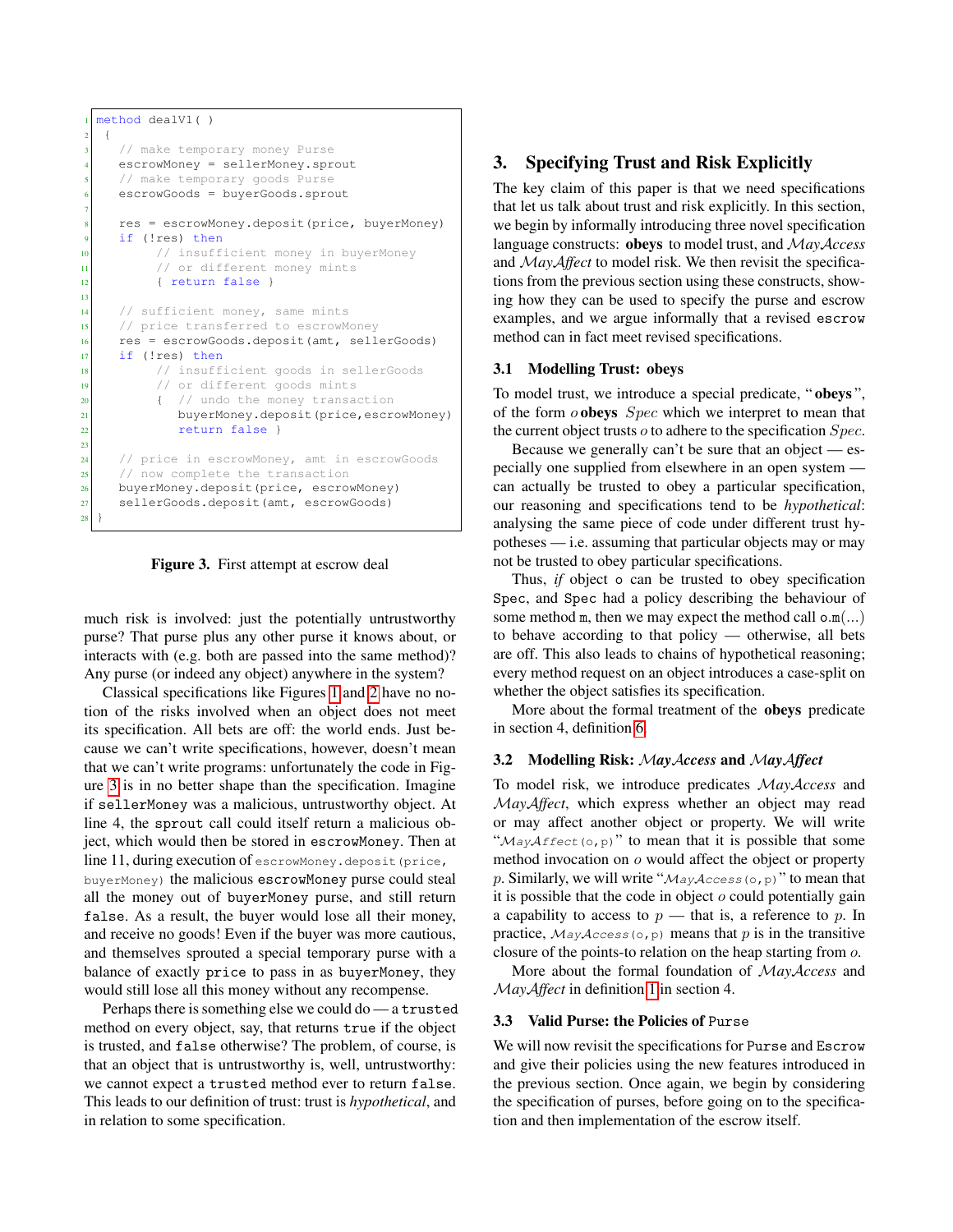```
1 specification ValidPurse(dest){
    field balance // Number
3
4 policy Pol_deposit_1
                              \frac{1}{s} case:
5 amt∈ N
           6 { res = dest.deposit(amt, src) }
r = r + 1 res \rightarrow (
8 // TRUST
                 src obeys _{pre}ValidPurse \wedge CanTrade(dest, src) _{pre}10 // FUNCTIONAL SPECIFICATION
11 ∧ 0≤amt≤src.balancepre ∧
12 dest.balance=dest.balancepre+amt ∧ src.balance=src.balancepre−amt ∧
13 //RTSK
14 \forall p. (p \text{ obeys } preValidPurse \land p\notin {dest, src} \rightarrow p.balance=p.balance<sub>pre</sub>) \land15 \forall o:preObject. \forall pobeys preValidPurse. MayAccess(o,p) \rightarrow MayAccess<sub>pre</sub>(o,p)
16
17 policy Pol_deposit_2
                             \frac{1}{2} case:
18 amt∈ N
19 { res = dest.deposit(amt, src) }
\frac{20}{20} \rightarrow (
21 // TRUST and FUNCTIONAL SPECIFICATION
22 → ( src obeys <sub>pre</sub> ValidPurse ∧ CanTrade(dest, src)<sub>pre</sub> ∧ 0≤amt≤src.balance<sub>pre</sub>) ∧
23 // RISK
24 ∀p.(p obeys preValidPurse → p.balance=p.balancepre) ∧
25 \forallo:_{pre}Object. \forall pobeys _{pre}ValidPurse. MayAccess(o,p) \rightarrow MayAccess<sub>pre</sub>(o,p)
26
27 policy Pol_sprout
28 true
29 { res = dest.sprout() }
30 // TRUST
31 res obeys ValidPurse \wedge CanTrade(dest,res)<sub>pre</sub> \wedge32 // FUNCTIONAL SPECIFICATION
33 res.balance=0 ∧
34 // RISK
35 \forall p. (p \text{ obeys}_{pre}ValidPurse \rightarrow p.balance=p.balance<sub>pre</sub> \land res \neq p) \land\gamma_{36} \forallo:_{pre}Object. \forall pobeys _{pre}ValidPurse. MayAccess(0,p) \rightarrow MayAccess_{pre}(0,p) )
37
38 policy Pol_can_trade_constant
39 true
40 { any_code }
41 \forall prs1, prs2 obeys _{pre}ValidPurse. CanTrade(prs1, prs2) \leftrightarrow CanTrade_{pre}(prs1, prs2)
42
43 policy Pol_protect_balance
44 // RISK
45 ∀ o,p:Object. p obeys ValidPurse ∧ MayAffect(o,p.balance) → MayAccess(o,p)
46}
47
  abstract predicate CanTrade(prs1, prs2) is transitive, symmetric
```
<span id="page-5-0"></span>Figure 4. Specification of ValidPurse

Figure [4](#page-5-0) revisits the purse specification policies from Figure [1,](#page-2-0) making the risk and trust explicit.

Note that the specification is parametric with dest, the receiver of all method calls described in the policies. This reflects the fact that policies are essentially predicates over objects. Any object which obeys the specification may be safely assumed to satisfy all the policies in that specification. More details and definitions in section 4.

Note also that instead of the concrete predicate SameMint, we are using an abstract predicate CanTrade which holds when two Purses can trade with each other. CanTrade must be transitive and symmetric, but does not require that its ar-

guments have the same class or mint: just that deposit can transfer currency from one purse to another. This could involve a clearing house, interbank exchange, or could simply boil down to SameMint. The point is that an abstract predicate can be satisfied in different ways by different classes.

We now consider the policies in turn. Pol\_deposit\_1 and Pol\_deposit\_2 taken together distinguish between a successful and an unsuccessful deposit, signalled by returning true or false respectively. In the first case, i.e. Pol\_deposit\_1 where the result is true, argument src must have been a valid purse ("'src obeys ValidPurse") which could trade with the receiver , and src must have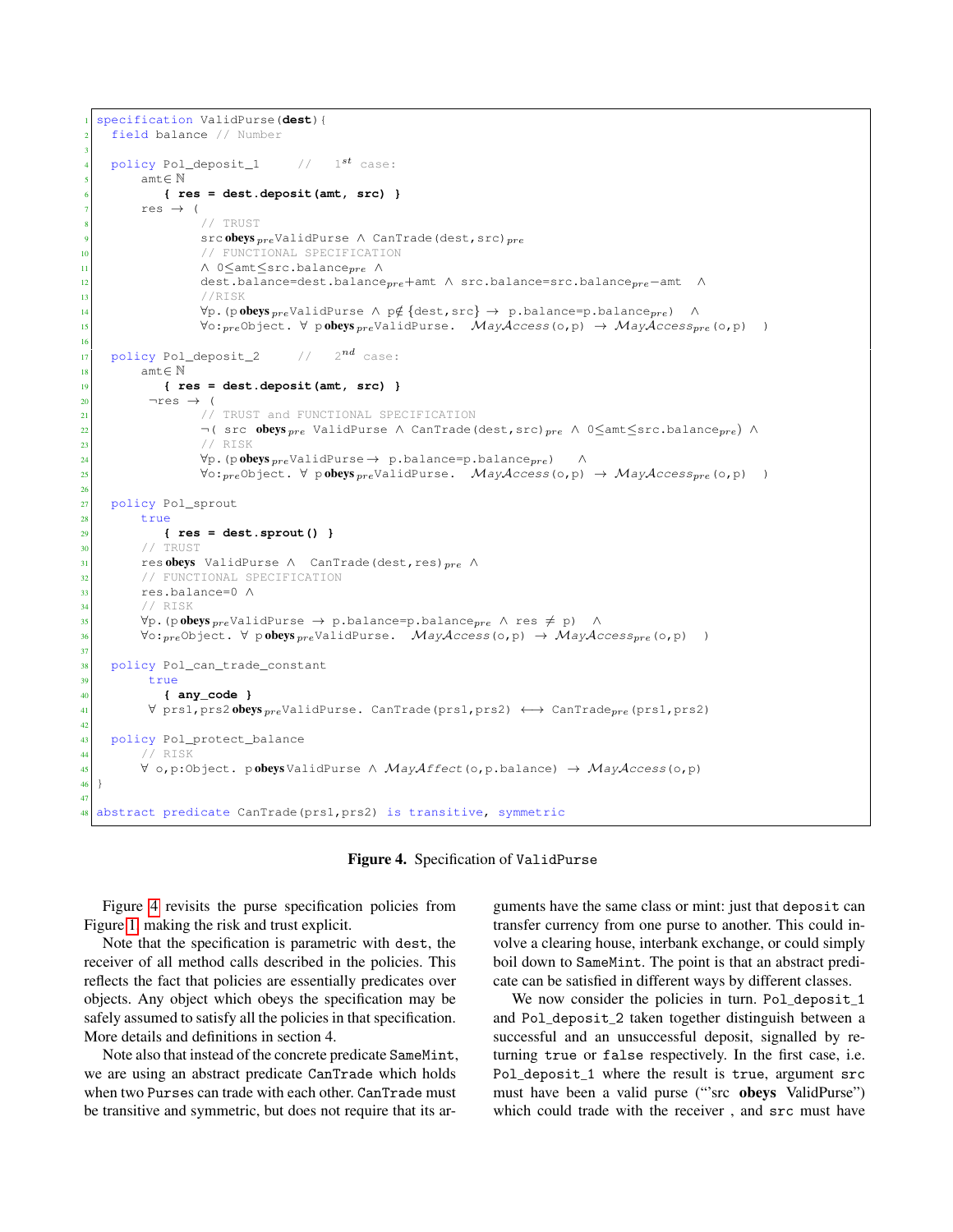sufficient balance. In the second case, i.e. Pol\_deposit\_2 where the result is false, either src was not a valid purse, or would not trade with the receiver, or had insufficient funds.

The last two lines in the postcondition of Pol deposit 1 and Pol\_deposit\_2 provide framing conditions: In the first case, that all other purses will be unmodified (line 14 in figure [4\)](#page-5-0) , whereas in the second case no purses will be modified (line 24 in figure [4\)](#page-5-0). Moreover, the framing conditions from lines 15, 25 and 36 of figure [4](#page-5-0) and not stated in figure 1, require that the methods do not leak access to any ValidPurse object. In other words, if after the method call, a pre-existing o has access to a ValidPurse object p, then o had access to a p already before the call.

The key difference between the ValidPurse specification and the earlier Purse specification is that ValidPurse uses obeys clauses to reason about trust explicitly. For the reasons described above, ValidPurse cannot make absolute statements about trust, but can support relative, hypothetical statements. Consider the request

res=dest.deposit(amt, src)

If the destination purse accepts the deposit, then we would like to deduce that it has been able to retrieve the funds from the source purse, and so assert the *absolute* statement that

 $res \rightarrow$  src obeys ValidPurse

Unfortunately, the ValidPurse specification only applies if the receiver dest is trustworthy: we can get only as far as the *conditional* conclusion

res ∧ dest obeys ValidPurse → src obeys ValidPurse meaning that, if the deposit method returns true, then we can trust src if we were willing to trust dest. So, if an amount is deposited successfully into a trustworthy destination ValidPurse, that purse vouches that the src is itself trustworthy. To quote [\[28\]](#page-13-4): "*A reported successful deposit can be trusted as much as one trusts the purse one is depositing into*".

Pol\_sprout, the third policy, is basically the same as the earlier version in Figure [1,](#page-2-0) except that the first postcondition now is slightly weaker, as it only promises that the result is a trusted purse, without guaranteeing which class it belongs to. We also have the additional framing rule about M*ay*A*ccess*.

The fourth policy, Pol\_can\_trade\_constant, guarantees that whether two purses can trade with each other can *never* change, no matter what code is run. This is another key ingredient of our approach: we can require that execution of any unknown code linked with our code must preserve some properties.

Finally, the fifth policy, Pol\_protect\_balance, delimits the risk involved with the purses. This policy guarantees that a valid purse p's balance can only be changed ("MayAffect  $(0, p.$ balance)") by some object  $\circ$  that may access that purse ("MayAccess(o,p)").

```
class Purse {
   private myMint;
   Purse(aMint){ myMint = aMint);
   4 method sprout { return myMint.newPurse(0) }
   5 method deposit(source, amount){
      6 return myMint.deposit(self,amount,source)
7 }
8 }
  class Mint {
10 private ledger = new HashMap;
11
12 method makePurse(balance) {
|p| = Purse(self)14 ledger.put(p, balance)
15 }
16 method deposit(into,amount,from) {
17 if ( (amount >=0)
18 6 & ledger.contains (from)
19 6& ledger.contains(into)
20 & ledger.get(from) > amount) )
21 then {
22 ledger.put(from,ledger.get(from)-amount)
23 ledger.put(into,ledger.get(into)+amount)
24 } else { return false }
25 }
   \}
```
<span id="page-6-0"></span>Figure 5. An implementation of Mint and Purse

#### 3.4 Implementing ValidPurse

Figure [5](#page-6-0) shows a Purse class that meets the ValidPurse specification, and its associated Mint class, to which Purse delegates its behavior. (Note methods are public, classes, types and specifications are Uppercased and objects lowercased.) A Mint is key to the security of all its purses: anyone with access to a Mint can create money "out of thin air" by calling newPurse, so access to mints must be carefully controlled. This is another reason why the Escrow must assess the trustworthiness of the purses without recourse to the mint.

On the other hand, Purses can be passed around without affecting the total money held by all the purses in the mint. Each mint has a ledger that records the balance of its purses, and a deposit method that transfers currency between purses. A deposit request will return true only if both purses are listed in the mint's legder and the source purse has sufficient funds.

We present this implementation to illustrate two key points about the ValidPurse specification. First, this implementation shows the key trust property of the ValidPurse specification: that if a request like dest.deposit $(0, src)$ returns true, then the dest purse has effectively vouched that the src purse can be trusted. In this implementation, purses only trust other purses from the same mint: as all purses are listed in their mint's ledger, a transfer validates the source purse by testing that it is listed in the same ledger as the destination purse. Second, there can be many different families of purses and mints in the system, both from this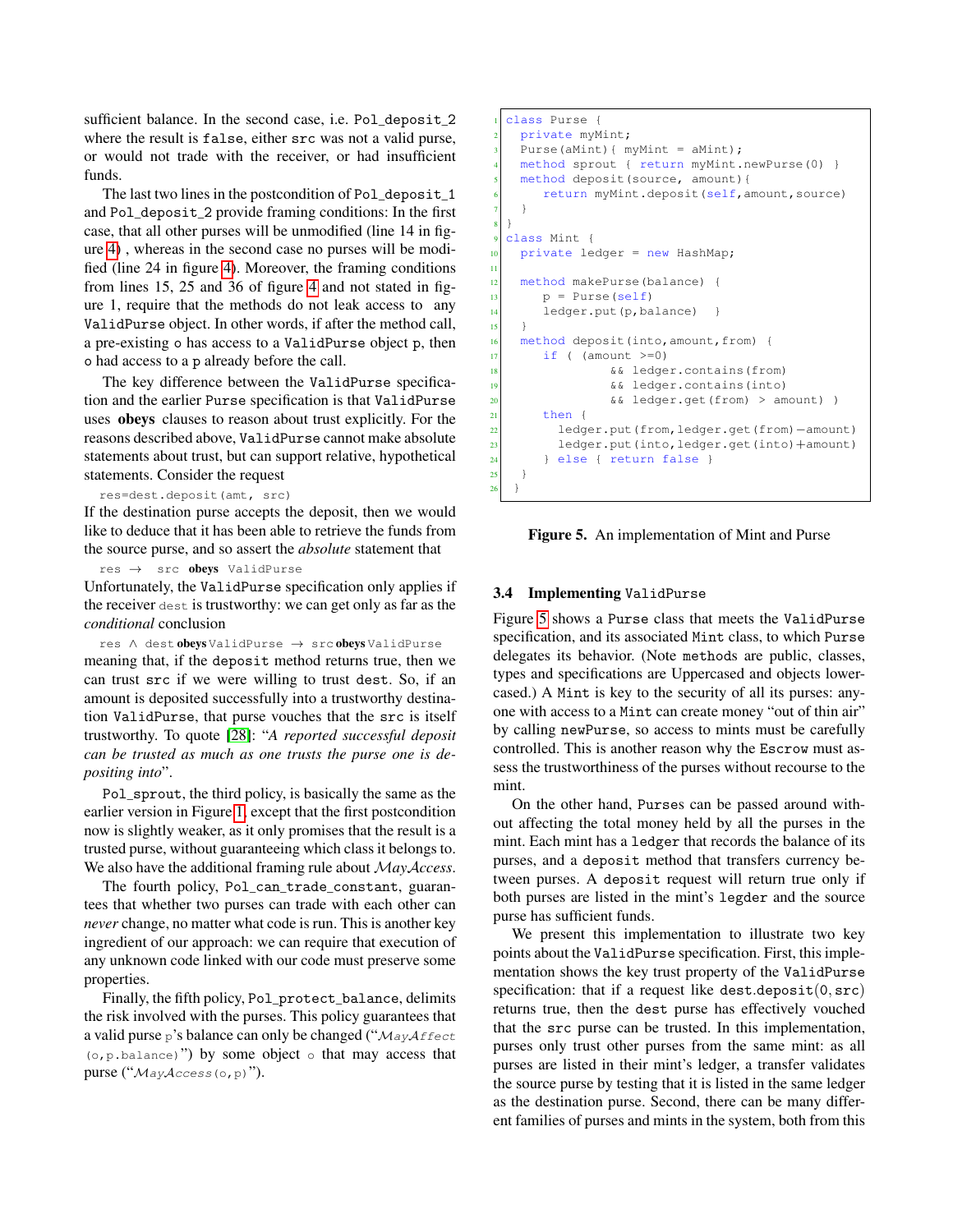```
method dealV2( ) // returns Boolean
2 {
3 //setup and validate Money purses
4 escrowMoney = sellerMoney.sprout
    5 res=escrowMoney.deposit(0, sellerMoney)
    if (!res) then {return false}
7 res = buyerMoney.deposit(0, escrowMoney)
8 if (!res) then {return false}
    9 res = escrowMoney.deposit(0, buyerMoney)
10 if (!res) then {return false}
11
12 //setup and validate Goods purses
|13| escrowGoods = buyerGoods.sprout
14 res=escrowGoods.deposit(0, buyerGoods)
15 if (!res) then {return false}
\begin{bmatrix} 16 \\ 16 \end{bmatrix} res = sellerGoods.deposit(0, escrowGoods)
17 if (!res) then {return false}
|18| res = escrowGoods.deposit(0, sellerGoods)
19 if (!res) then {return false}
\alpha|21| res = escrowMoney.deposit(price, buyerMoney)
22 if (!res) then {return false}
23 res = escrowGoods.deposit(amt, sellerGoods)
_{24} if (!res) then {
25 buyerMoney.deposit(price, escrowMoney)
26 return false}
27
28 sellerMoney.deposit(price, escrowMoney)
29 buyerGoods.deposit(amt, escrowGoods)
30
31 return true
32 }
```
<span id="page-7-0"></span>

and other implementations of the ValidPurse specification. In an open system, we cannot expect a central authority to know which are trustworthy and which are not.

#### 3.5 Establishing Mutual Trust

The key to successful swapsies — or any other trading is establishing just enough mutual trust for just long enough for the two parties to be able to complete the transaction. We have argued that a call like:

```
res1=dest.deposit(amt, src)
lets us conclude that
```
res1 ∧ dest obeys ValidPurse → src obeys ValidPurse This trust is just one way: from the destination to the source purse. [\[32\]](#page-13-3) offers a key insight: we can establish mutual trust between two purses by attempting a second deposit in the reverse direction:

res2=src.deposit(amt, dest) which gives

res2 ∧ src obeys ValidPurse → dest obeys ValidPurse Reasoning conditionally, on a path where  $res1 \wedge res2$  are true, we'll have established mutual trust:

dest obeys ValidPurse ←→ src obeys ValidPurse

As with much of our reasoning, this is both conditional and hypothetical: at a particular code point, when two deposit requests have succeeded (or rather, that they have



<span id="page-7-1"></span>Figure 7. Establishing Mutual Trust

both *reported* success) then we can conclude that either both are trust worthy, or both are untrustworthy: we have only *hypothetical* knowledge of the obeys predicate.

#### 3.6 Escrow with Explicit Mutual Trust

Two way deposit calls are sufficient to establish mutual trust, but come with risks. For example, as part of validating that a buyer's money purse mutually trusts the seller's money purse, we must pass the buyer's purse as argument in a deposit call to the seller's money purse, e.g.

```
sellerMoney.deposit(0, buyerMoney)
```
If the seller's purse is not in fact trustworthy, then it can take this opportunity to steal all the money in the buyer's purse before the transaction officially starts, even if the amt that is supposed to be deposited is 0.

We can minimise this risk by careful use of escrow purses. Rather than mutually validating buyers and sellers directly, we can create an escrow purse on the destination side of the transaction (the seller's money and the buyer's goods) and then mutually validate the buyer's and sellers actual purses against the escrow — resulting in a chain of mutual trust between the destination purse and the escrow purse, and the escrow purse and the source purse. This allows us to hypothesise that the source and destination purses are mutually trusting before we start on the transaction proper.

The resulting escrow method is in Figure [6.](#page-7-0) Line 4 creates an escrowMoney purse and then lines 5–10 hypothetically establish mutual trust between the escrowMoney, sellerMoney, and buyerMoney purses. Figure [7](#page-7-1) illustrates the trust relationship: After line 4, we have

sellerMoney obeys ValidPurse  $\rightarrow$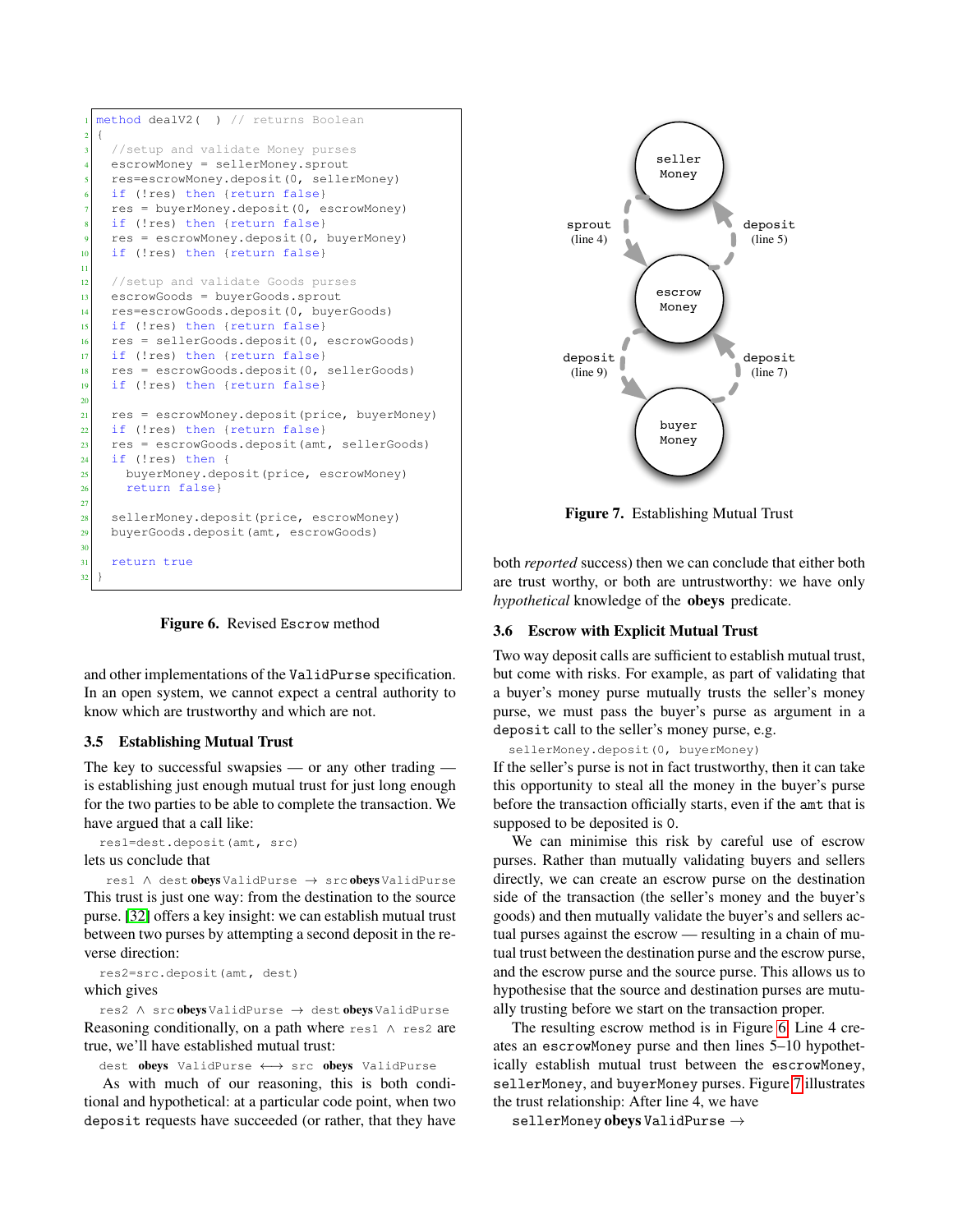escrowMoney  ${\bf obeys}$  ValidPurse,  $^1$  $^1$ and after line 6, we have escrowMoney obeys ValidPurse  $\rightarrow$ 

sellerMoney obeys ValidPurse.

If any of these deposit requests fail, we abort.

Lines 13–19 do exactly the same, but for goods purses rather than money purses. Finally, lines 21–31 carry out the escrow exchange itself, in exactly the same manner as lines 8–27 of the first escrow implementation in Figure [3.](#page-4-0)

# 3.7 Specifying the Mutual Trust Escrow

Figure [8](#page-9-0) shows a specification for the revised escrow deal method from Figure [6.](#page-7-0) Whereas our original specification in Figure [2](#page-3-0) consisted of two cases based on the value of the result, our revised ValidEscrow specification distinguishes four cases, based on the value of the result, *as well as* the trustworthiness of the participants. We use these auxiliary definitions:

```
GoodPrs = \{ p | p \text{ obeys}_{pre} \text{ValidPurse } \}PPrs= { sellerMoney, sellerGoods, buyerMoney,
     buyerGoods }
OthrPrs=GoodPrs \ PPrs
BadPPrs=PPrs \ GoodPrs
```
The set PPrs contains the four "participant purses" passed as arguments. BadPPrs contains the untrustworthy participant purses. GoodPrs are all trustworthy purses in the system that do conform to the ValidPurse specification, and OthrPrs are the trustworthy purses that do *not* participate in this particular deal.

We now discuss the four cases of the policy

- 1<sup>st</sup> case: The result is true and all participant purses are trustworthy. Then, the goods and money purses were from the same mints respectively, and there was sufficient money in the buyer's purse and sufficient goods in the sellers purse. In this case, everything is fine, so we can play swapsies: price will have been transferred from the buyer's to the seller's money purse, and amt will have been transferred from the seller's to the buyer's goods purse. No risk arises: no other purses' balance will change (whether passed in to the method or not).
- $2^{nd}$  case: The result is false and all participant purses are trustworthy. Then one or more of the functional correctness conditions are not satisfied: purses' mints did not match appropriately, or input purses did not have sufficient balance. Again, no risk arises to any purses.
- $3^{rd}$  case: The result is false and some participant purse is untrustworthy. In this case, no trustworthy purses' balances have been changed — unless they were already accessible by an untrustworthy purse passed in to the method.
- $4<sup>th</sup>$  case: The result is true and some participant purse is untrustworthy — actually at least two matching participant purses are untrustworthy. That is, the pair of match-

ing purses have coöperated to suborn the escrow *and we cannot tell*. Therefore, either both money purses are untrustworthy, (as per line 41), or both goods purses are untrustworthy, (as per line 42), or all four are bad.

The risk is that an uninvolved trustworthy purse's balance can be changed if it was previously accessible from a bad purse.

The first and second case correspond to the traditional Escrow specification in Figure [2,](#page-3-0) because traditional specifications assume all objects are trustworthy.

**Discussion** The  $3^{rd}$  and  $4^{th}$  case represent more of a risk than we would like: ideally (as in the  $2^{nd}$  case) we'd hope nothing should have changed. But an escrow method cannot undo a system that is already suborned — if one of the participant purses is already benefiting from a security breach, passing that purse in to this method gives it an opportunity to exercise that breach. On the other hand, the risk is contained: this method cannot make things worse.

The  $4<sup>th</sup>$  case does not prevent trustworthy participant purses from being modified, to cater e.g., for the possibility that the two money purses are trustworthy, while the two goods purses are not, in which case the money transaction will take place as expected, while all bets are off about the goods transaction. We can give the stronger guarantee for the  $3^{rd}$  case, because by the time the escrow starts making non-0 transactions it has established that the purses in each pair are either both trustworthy or both not trustworthy.

Most importantly, and perhaps surprisingly, the return value of the method, res, does *not* indicate whether the participants were trustworthy or not. Namely, a true result may be obtained in the  $1^{st}$  case (all purses trustworthy) as well as the  $4<sup>th</sup>$  (some purses are untrustworthy). The return value indicates *only* whether the escrow attempted to complete the transaction (returning true) or abort (returning false). This came indeed as a surprise to us, as well as the original developers of the deal method. As with much of our reasoning around trust, this leads to yet more conditional reasoning, which must be interpreted hypothetically.

Nevertheless, the return value does communicate a valuable guarantee to an honest participant, whose money and goods purses are both trustworthy: If deal returns true, then the swap has taken place. Furthermore if it returns false, the swap has not taken place and with *no* more risk to the honest purses than those that existed before the call.

This ValidEscrow specification also gives a guarantee to other purse objects, who do *not* necessarily take part in the deal. Namely, if the participants had no prior access to these purses, then even if those participants were dishonest, the purses' balance can never be affected.

*Reasoning* We have 16 pages of hand-developed proof that the code from Figure [6](#page-7-0) adheres to the specification from Figure [8.](#page-9-0) Some of the arguments used in that proof are discussed at the end of section 4.

<span id="page-8-0"></span><sup>&</sup>lt;sup>1</sup> We don't need the sellerMoney purse to validate the escrowMoney purse explicitly because the sprout method specification says sprouted purses can be trusted as much as their parent purses.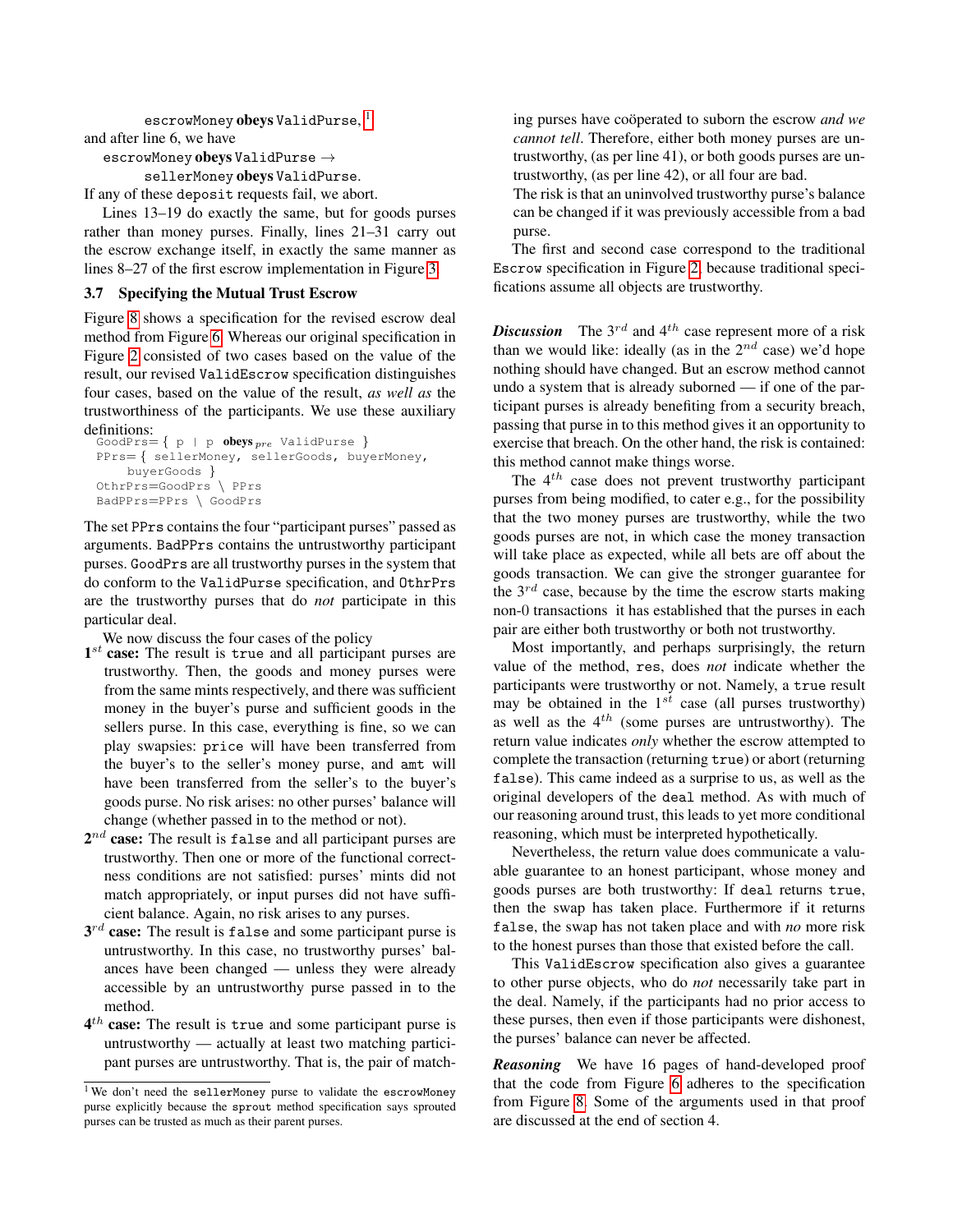```
specification ValidEscrow(e) {
     2 fields sellerMoney, sellerGoods, buyerMoney, buyerGoods // Purse−s
3 fields price, amt // \mathbb N4
\text{policy Pol\_deal\_1} // 1^{st} case:
     6 price,amt∈ N ∧ price,amt>0
7 { e.deal( ) }
|8| res \land BadPPrs=\emptyset \rightarrow (9 // FUNCTIONAL SPECIFICATION
10 buyerMoney.balance=buyerMoney.balance<sub>pre</sub>−price ∧sellerMoney.balance=sellerMoney.balance<sub>pre</sub>+price∧
11 buyerGoods.balance=buyerGoods.balancepre+amt ∧ sellerGoods.balance=sellerGoods.balancepre−amt ∧
12 // RISK
13 \forall p:_{pre}OthrPrs. p.balance=p.balance._{pre} ^
14 \forall o:_{pre}Object, p:_{pre}GoodPrs. MayAccess(o, p) \rightarrow MayAccess(o, p)<sub>pre</sub> )
15
16 policy Pol_deal_2 // 2^{nd} case:
17 price,amt∈ N ∧ price,amt>0
18 { e.deal( ) }
19 ¬res ∧ BadPPrs=∅ → (
20 // FUNCTIONAL SPECIFICATION
21 ¬( CanTrade(buyerMoney,sellerMoney) ∧ CanTrade(buyerGoods,sellerGoods) ∧
22 buyerMoney.balance<sub>pre</sub> ≥ price \land sellerGoods.balance<sub>pre</sub> ≥ amt ) \land23 // RISK
\forall p:_{pre}GoodPrs. p.balance=p.balance._{pre}25 \forall o:_{pre}Object, p:_{pre}GoodPrs. MayAccess(o, p) \rightarrow MayAccess(o, p)<sub>pre</sub> )
26
27 policy Pol_deal_3 // 3^{rd} case:
28 price, amt∈ N ∧ price, amt>0
29 { e.deal( ) }
30 \rightarrow \rightarrow (BadPPrs\neqØ \rightarrow (
31 //RISK
32 ∀p:preGoodPrs. ( p.balance=p.balance.pre ∨ ∃ bp∈BadPPrspre.MayAccess(bp,p)pre ∧
33 ∀o:preObject,p:preGoodPrs.MayAccess(o,p)→(MayAccess(o,p)pre∨∃b∈BadPPrspre.MayAccess(b,p)pre))
34
35
36 policy Pol_deal_4 // 4^{th} case:
37 price,amt∈ N ∧ price,amt>0
38 { e.deal( ) }
39 res \wedge BadPPrs\neq \emptyset \rightarrow (
40 // TRUST
41 buyerMoney obeys PurseSpec ←→ sellerMoney obeys PurseSpec ∧
42 buyerGoods obeys PurseSpec ←→ sellerGoods obeys PurseSpec ∧
43 //RISK
44 ∀p:preOthrPrs. ( p.balance=p.balance.pre ∨ ∃ bp∈ BadPPrspre.MayAccess(bp,p)pre ∧
45 \forallo:_{pre}Object,p:_{pre}GoodPrs.MayAccess(o,p) \rightarrow46 (MayAccess(o,p)_{pre} \vee \exists b \in BadPPS_{pre}.MayAccess(b,p)_{pre})47 }
```
<span id="page-9-0"></span>Figure 8. ValidEscrow specification

**Stength of Specification** The risk specification is weaker than we would have liked. We currently guarantee that a preëxisiting purse's balance will remain unaffected, unless a rogue purse had access to it before the call. A guarantee that the balance is unaffected, unless a rogue purse could affect the balance before the call would be stronger, and more useful. Unfortunately, the current specification of ValidPurse is too weak for this guarantee to be implementable. Namely, imagine a "gullible" object, which has access to some third, "victim" purse and which, when given a purse which the victim can trade with, will transfer moneys from the victim. Then, a rogue purse could pass the escrow purse with 0 balance to the gullible, and thus remove moneys from the

victim. We expect to tackle this problem by applying notions of encapsulation.

# 4. Formal Definitions — a Sketch

In this section, we sketch the most salient features of the formal underpinnings of our system; we leave the full exposition to further work.

*Underlying Programming and Specification Language* We assume a small object oriented language,  $FOCal$ Therefore (Featherweight Object Capability Language, not to be confused with FOCAL [\[24\]](#page-13-5)) which supports classes, fields and methods.  $FOCal$  is memory-safe: it does not al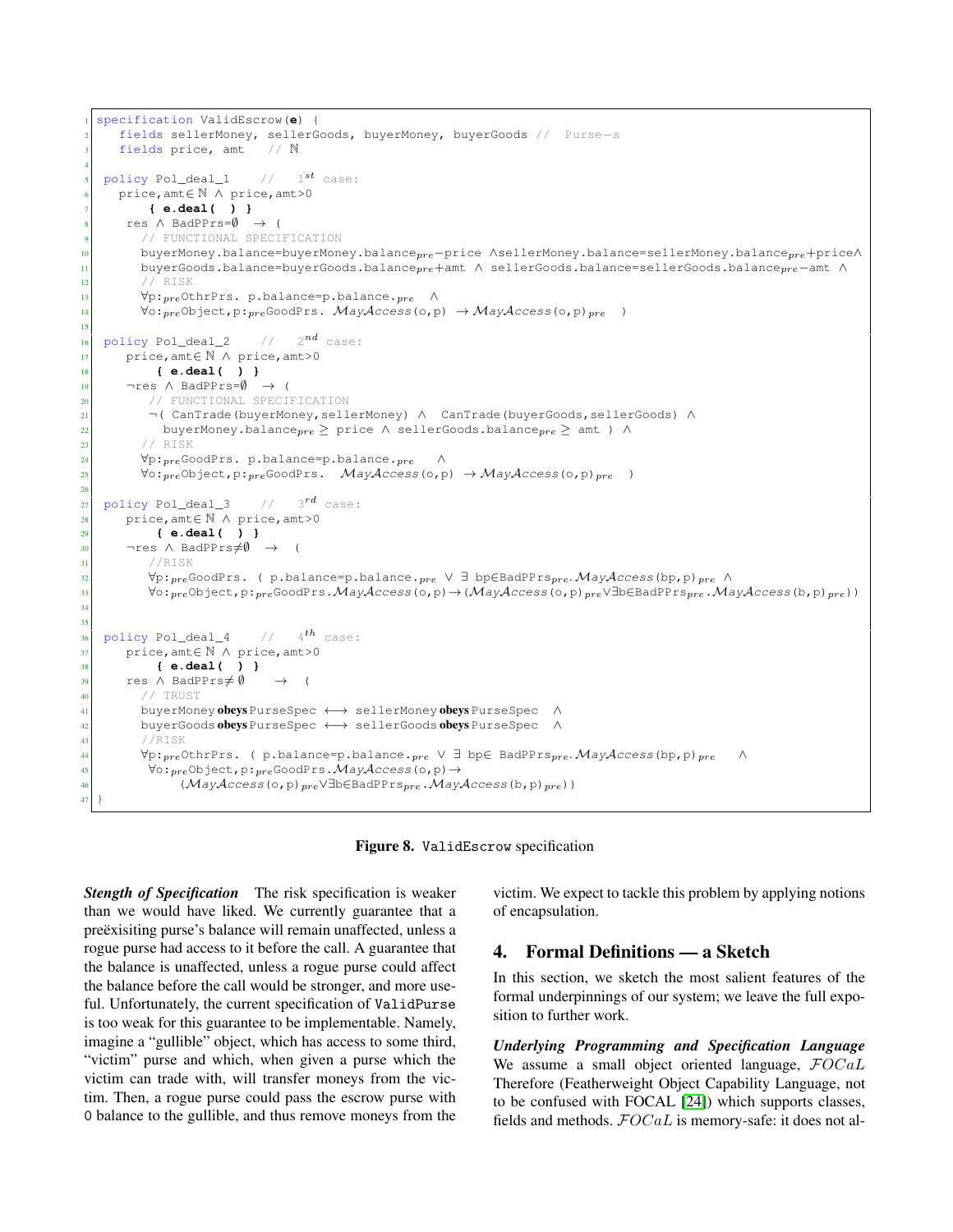low addresses to be forged, or non-existent methods or fields to be called, read or written.  $FOCaL$  is dynamically typed: it does not check that the arguments to a method call or a field write are of the appropriate type either statically or dynamically: in this sense,  $FOCaL$  is inspired by JavaScript, E, and Dart's unchecked mode.

 $FOCaL$  supports modules, M, which are mappings from class identifiers to class definitions. The module linking operator  $*$  combines these definitions, provided that the modules' mappings have separate domains, and performs no other checks. This reflects the open world setting, where objects of different provenance interoperate without a central authority. For example, if the mint and purse module (Fig-ure [7\)](#page-7-1) is  $M_{mp}$  and the escrow module (Figure [6\)](#page-7-0) is  $M_e$ , then  $M_{mp} * M_e$  is defined but  $M_e * M_e$  is not.

 $FOCaL$  dynamically enforces private fields and methods. Accessing or calling private fields or methods is only allowed from method bodies of the same class; if not, the exception error is thrown. We model private fields as they are simpler than nested lexical scopes.

The operational semantics of  $\mathcal{F}OCaL$  has the shape

M,  $\kappa$ , code  $\rightsquigarrow$   $\kappa', r$ ,

where M is a module containing all class declarations used,  $\kappa$ ,  $\kappa'$  are runtime configurations, code is some code in the syntax of  $FOCal$ , and *r* is a result. Results are addresses, or the exception error.

Paths are written as  $p$ . They start with the receiver this, or the formal parameter x, followed by a sequence of field identifiers (f). We define  $|p|_{\kappa}$ , the lookup of a path p in a context  $\kappa$  in the expected way, where we read the receiver or argument from the frame, and follow the values of the fields in the heap. Therefore, if execution of a path is defined, then looking up that path in the same configuration will return the same value, i.e., M,  $\kappa$ ,  $p \rightarrow \kappa$ , v implies  $|p|_{\kappa} = v$ .

We assume an underlying specification language with assertions indicated by *P*. Validity of these assertions is expressed through the judgment M,  $\kappa \models P$ . We also expect support for the assertion p:ClassId which expresses that path  $p$  is pointing to an object of class ClassId. When writing method specifications, we need to compare properties of the state before with properties of the state after method call. For this, we use annotations pre, or post and write two-state assertions, whose validity has the form  $M, \kappa, \kappa' \models P$ .

If  $\lfloor x.\mathtt{balance} \rfloor_\kappa = 4$ , and  $\lfloor x.\mathtt{balance} \rfloor_{\kappa'} = 14$ , then  $\texttt{M}_{\texttt{mp}}, \kappa \models \texttt{x.balance} < 10, \text{ and } \texttt{M}_{\texttt{mp}}, \kappa, \kappa' \models \texttt{x.balance} = 0$ x.balance<sub>pre</sub> + 10. Also, if  $M_{mp}$ ,  $\kappa_1$   $\models$  x : Purse, and execution of  $y = x$ .sprout() leads to configuration  $\kappa_2$ , then we expect that  $M_{mp}$ ,  $\kappa_2 \models y$ : Purse.

*Hypothetical Access and Affect* We expand the specification language with the special predicates M*ay*A*ffect*, and M*ay*A*ccess* which we use to model risk.

#### <span id="page-10-0"></span>Definition 1 (M*ay*A*ffect* and M*ay*A*ccess*).

*We expand the definition of assertions with the predicates*

M*ay*A*ffect*(*\_*, *\_*)*, and* M*ay*A*ccess*(*\_*, *\_*)*. We define their validity as follows:*

 $\bullet$  **M**,  $\kappa \models \text{MayAccess}(p, p')$  *iff*  $\exists \text{fields } f_1...f_n. \ \lfloor p.f_1...f_n \rfloor_{\kappa} = \lfloor p' \rfloor_{\kappa}$  $\bullet$  **M**,  $\kappa \models \text{MayAfter}(p, p')$  *iff*  $\exists$  *public method* m, *paths* ,  $\bar{p}$ , *and configuration*  $\kappa'$ :  $M, \kappa, \mathbf{p}.\mathfrak{m}(\bar{\mathbf{p}}) \sim_{\_} \kappa'$  *and*  $\lfloor \mathbf{p}' \rfloor_{\kappa} \neq \lfloor \mathbf{p}' \rfloor_{\kappa'}.$ 

We expand validity of M*ay*A*ccess* and M*ay*A*ffect* to two state assertions, *e.g.*,  $M, \kappa, \kappa' \models \text{MayAccess}(p, p')$ <sub>t</sub> iff  $M, \kappa'' \models \text{MayAccess}(p, p'),$  where  $\kappa'' = \kappa$  if *t*=pre, else  $\kappa'' = \kappa'.$ 

*Arising Runtime Configurations* To give meaning to our policies, it is essential to examine only those runtime contexts (i.e. configuration and code pairs) which may arise through the execution of the given modules.

We therefore define A*rising*(M) as the set of runtime contexts which may be reached during execution of some initial context ( $\kappa_0$ , code<sub>0</sub>). A context is initial if its heap contains only objects of class Object, its stack contains only one frame, and the code contains exclusively method calls of methods defined in M. The set  $Reach(M, \kappa, e)$  collects all contexts at the start of any method call during execution of  $\kappa$ , e — as in visible states.

#### Definition 2.

 $A$ *rising* :  $Program \rightarrow \mathcal{P}(Configuration \times expr)$  $\mathcal{A} \mathit{rising}(\texttt{M}) \;\; = \;\; \bigcup_{(\kappa, \texttt{code}) \in \mathcal{I} \mathit{nit}(\texttt{M})} \mathcal{R} \mathit{each}(\texttt{M}, \kappa, \texttt{code})$ 

*Policies and Specifications* Policies have one of the three following forms: a) invariants of the form  $P$ , which require that some property holds at all visible states of a program; b) Hoare-logic-like triples,  $P$  {code}  $P'$  where  $P$  must be a one-state assertion, and which require that execution of code in any state which satisfies  $P$  will lead to a state which satisfied  $P'$ ; c)  $P$  {any\_code}  $P'$  which, like two state invariants require that execution of *any* code in a state which satisfies  $P$  will lead to a state which satisfies  $P'$ .

#### Definition 3 (Policies).

*Policy* ::=  $P | P \{\text{code} \} P | P \{\text{any\_code} \} P$ 

*Weak* adherence *M*,  $\kappa \models_{weak}$  *Policy*, ensures that the requirements of *Policy* are satisfied if  $\kappa$  arises from M.

Definition 4 (Weak Adherence to Policies).

\n- • 
$$
M, \kappa \models_{weak} P
$$
 iff\n 
$$
(\kappa, \_) \in \mathcal{A} \text{rising}(M) \rightarrow M, \kappa \models P
$$
\n- •  $M, \kappa \models_{weak} P$  {code}  $P'$  iff\n 
$$
(\kappa, \text{code}) \in \mathcal{A} \text{rising}(M) \land M, \kappa \models P
$$
\n
$$
\land M, \kappa, \text{code} \rightsquigarrow \text{res}, \kappa'
$$
\n
$$
\rightarrow M, \kappa, \kappa' \models P'
$$
\n
\n- •  $M, \kappa \models_{weak} P$  {any\\_code}  $P'$  iff\n 
$$
(\kappa, \text{code}) \in \mathcal{A} \text{rising}(M) \land M, \kappa \models P
$$
\n
$$
\land M, \kappa, \text{code} \rightsquigarrow \text{res}, \kappa'
$$
\n
$$
\rightarrow M, \kappa, \kappa' \models P'
$$
\n
\n

For example, taking any  $\kappa$ , and taking  $M_{mp}$  as before, we obtain that  $M_{mp}$ ,  $\kappa \models_{weak}$  Pol\_protect\_bal. Taking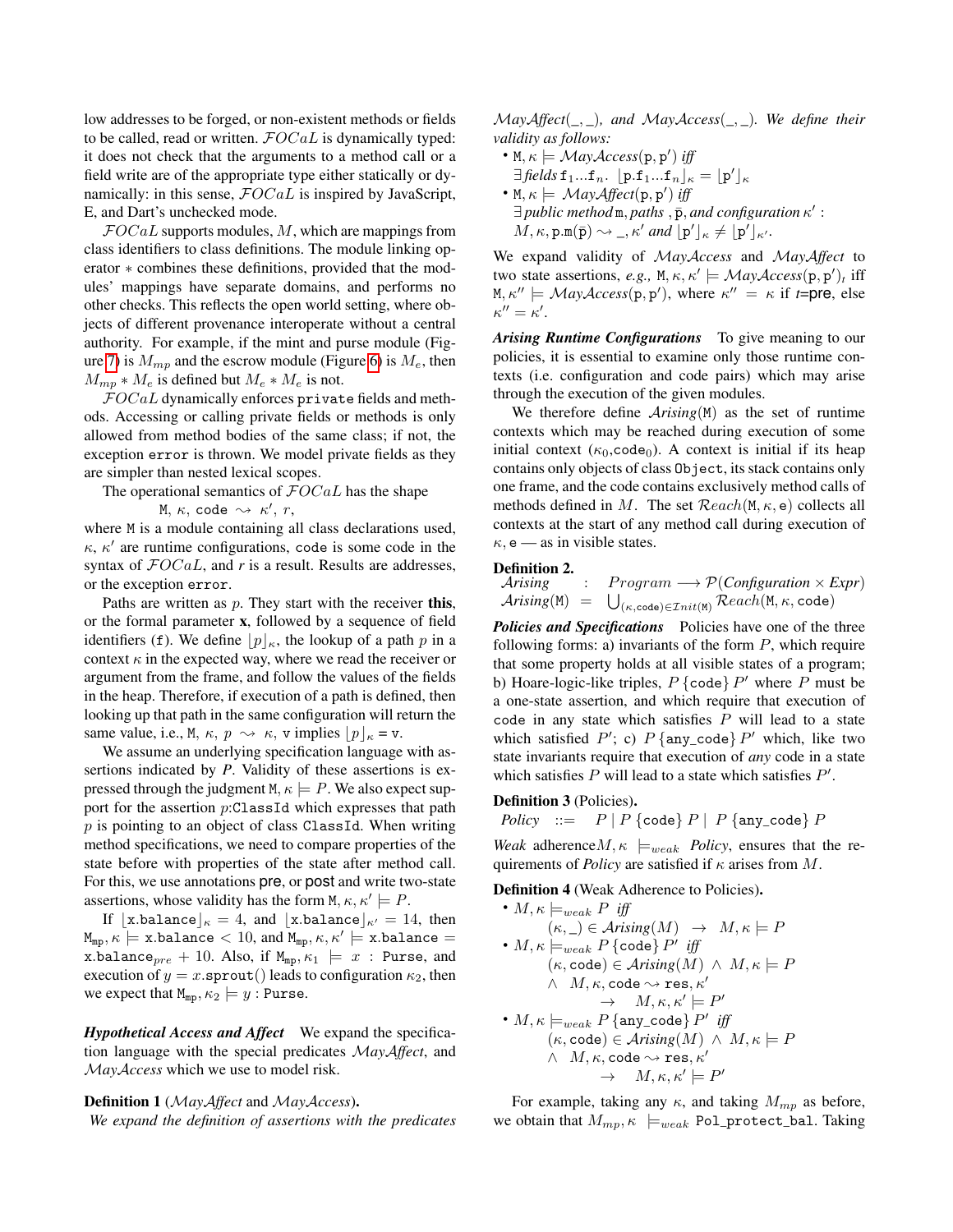an  $M'_{mp}$  similar to  $M_{mp}$  but where instead of the ledger, the Mint kept a map from Purses to codes, and another map from codes to balances, and where the latter map was public, we would also obtain that  $M_{mp}^\prime \models_{weak}$  Pol\_protect\_bal. This is so because none of the methods offered by  $M'_{mp}$ modify a Purse without access to it. However, clearly  $M'_{mp}$ is not robust enough. We have not yet taken the open nature of systems into account.

In order to model open systems, we require that after linking *any* module with the module at hand, the policy will be satisfied. As stated in [\[30\]](#page-13-6), "A programmer should be able to prove that his programs have various properties and do not malfunction, solely on the basis of what he can see from his private bailiwick." For example, to express that  $M_e$  satisfies EscrowSpec we need to allow any possible implementation of Purse as well as any other code to be linked, and still ensure that the policies from figure [8](#page-9-0) are satisfied.

Definition 5 (Strong Adherence to Policies).

• 
$$
M \models Policy
$$
 iff  
\n $\forall M', \kappa$ .  
\n $M * M'$  is defined  $\wedge (\kappa, \_) \in Arising(M * M')$   
\n $\rightarrow M * M', \kappa \models_{weak} Policy$ 

Therefore,  $M \models Policy$  not only ensures that execution of M will guarantee *Policy*, but also, that the code of M is so robust, that any further other module linked with M cannot break *Policy*. With this definition, we obtain that  $M_{mp}$   $\models$  $\texttt{Pol\_protect\_bal},$  but  $M_{mp}'\ \not\models\ \texttt{Pol\_protect\_bal}-\text{as}$ expected .

*Policy Specifications and obeys assertion* A policy specification consists of a name, a parameter, and a set of policies.

#### <span id="page-11-0"></span>Definition 6 (Policy Specifications).

*PolicySpec* ::= specification *PolSpecId*(*PId*) { *Policy*<sup>∗</sup> }

An object *o* satisfies a *PolSpecId* in a configuration  $\kappa$ , if it satisfies all the *Policy*s from *PolSpecId*. A class satisfies a *PolSpecId* if all objects of that class are guaranteed to satisfy the policies from that specification.

Definition 7 (Adherence to Policy Specifications). *Assuming a PolSpecId defined by*

 ${\tt specification}\ {\it Polyed}\ {\it{(PId)}} \{\ {\it Policy}_1, ... {\it Policy}_n\ \},$ *then*

\n- $$
M, \kappa \models \text{o obeys PolSpecId} \text{ iff}
$$
\n $\forall i \in \{1..n\}.\forall M'.$ \n $M \ast M' \text{ defined } \rightarrow M \ast M', \kappa \models_{weak} \text{Policy}_i[\text{o}/\text{PId}]$ \n
\n- $M \models \text{ClassId obeys PolSpecId} \text{ iff}$ \n $\forall i \in \{1..n\}.\forall M'.$ \n $M \ast M' \text{ defined } \rightarrow$ \n $M \ast M', \kappa \models_{weak} \text{o}: \text{ClassId} \rightarrow \text{Policy}_i[\text{o}/\text{PId}]$ \n
\n

Thus, we want to have  $M_{mp}$   $\models$  Mint obeys ValidPurse, and  $M_e$  = Escrow obeys ValidEscrow.

*Validity of* Escrow :: deal*, Reasoning about Accessibility* Reasoning about accessibility is central to arguing that Escrow :: deal satisfies its risk specification. The argument hinges, essentially, on the observation that if any preexisting purse's money were to be affected by the call of Escrow :: deal, then one of the parties must have had access to that purse at some time during execution of the call (policy Pol\_protect\_balance). However, since neither the escrow, nor ValidPurses grant to any objects access to any pre-existing purses, the only way for a malicious participant to have access to a pre-existing purse, is if it already had the access before the call of Escrow :: deal.

We can reason about accessibility based on one of the underlying properties of object-capability systems, that "*only connectivity begets connectivity*" [\[26\]](#page-13-7). Namely, object references can only be created through object creation, and cannot be forged. Thus the only way one object  $\sigma$  can get access to another object  $o'$  is if  $o$  creates  $o'$ ; or if  $o'$  is passed to  $o$ as a method argument in a method call; or if both  $o$  and  $o'$ are passed as arguments in a method call; or if  $o'$  is returned from a method call to o. In all previous assertions, the term " $o$  passed" is a shorthand for "some object  $o''$  with access to  $o$  is passed", and similar for  $o'$ .

This is expressed through the following Hoare-logic connectivity rule:

#### ConnRule\_MethCall:

 $\{ \; true \; \}$  $x.m(y)$  $\{\forall z, z' :_{pre} Object.\}$  $(\mathcal{M}ay\mathcal{A}ccess_{post}(z, z') \wedge \neg \mathcal{M}ay\mathcal{A}ccess_{pre}(z, z') \rightarrow$  $[(MayAccess(x, z)<sub>pre</sub> ∨ MayAccess(y, z)<sub>pre</sub>) ∧$ 

 $(\text{MayAccess}(x, z')_{pre} \lor \text{MayAccess}(y, z')_{pre})$  ) } We have similar rules for field and variable assignment, which we omit here. The rules are independent of the trustworthiness of x and y. Soundness follows from memory safety of the underlying programming language. A stronger version of ConnRule\_MethCall, to be used for concurrency, guarantees that accessibility restrictions hold through-

out the method's execution and not just at the post-state.

# 5. Related Work

Object Capabilities and Sandboxes. *Capabilities* as a means to support the development of concurrent and distributed system were developed in the 60's by Dennis and Van Horn [\[10\]](#page-13-8), and were adapted to the programming languages setting in the 70's [\[30\]](#page-13-6). *Object capabilities* were first introduced [\[26\]](#page-13-7) in the early 2000s, and many recent studies manage or verify safety or correctness of object capability programs. Google's Caja [\[29\]](#page-13-9) applies sandboxes, proxies, and wrappers to limit components' access to *ambient* authority. Sandboxing has been validated formally: Maffeis et al. [\[23\]](#page-13-10) develop a model of JavaScript, demonstrate that it obeys two principles of object capability systems and show how untrusted applications can be prevented from interfering with the rest of the system.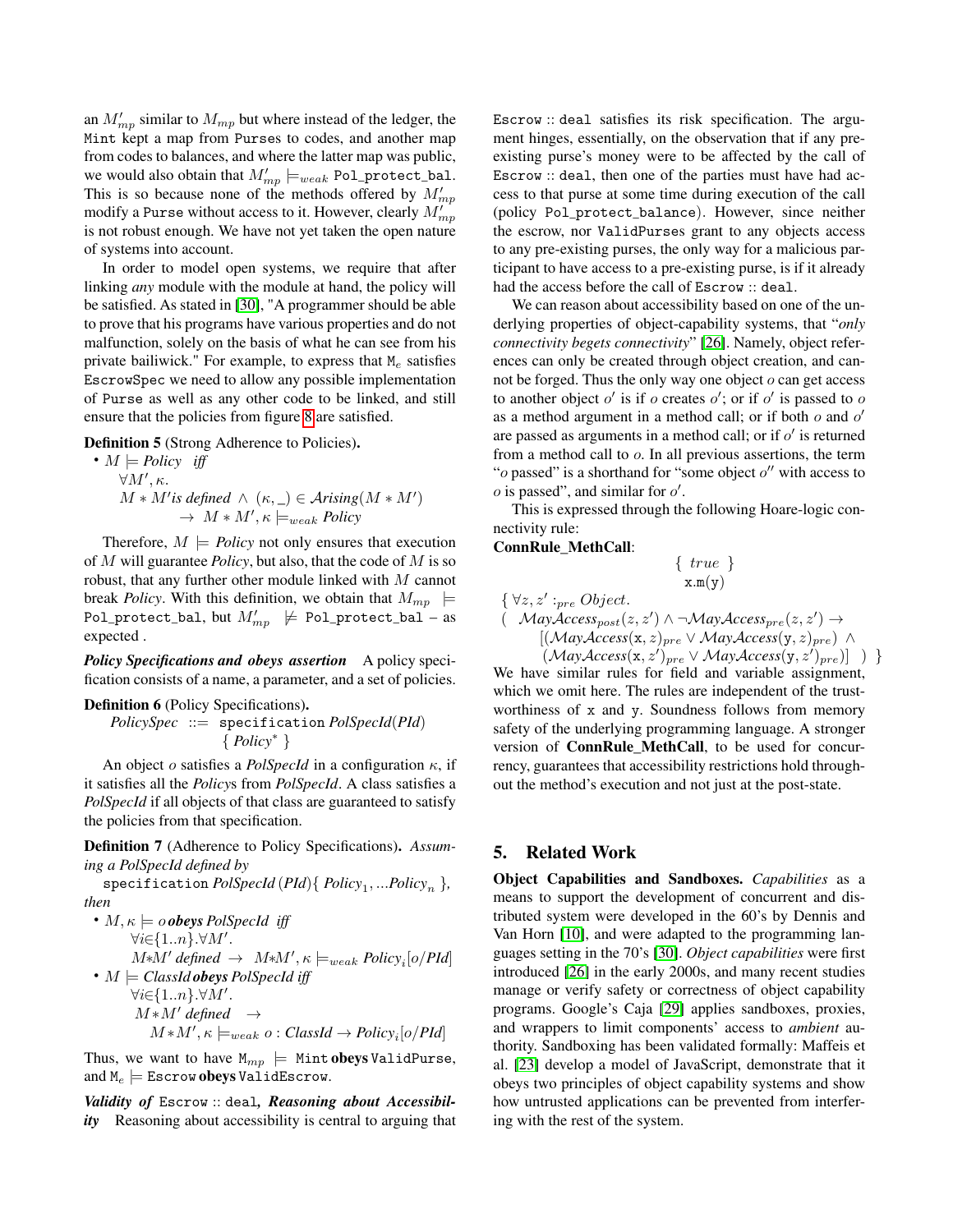JavaScript analyses. More practically, Karim et al. apply static analysis on Mozilla's JavaScript Jetpack extension framework [\[20\]](#page-13-11), including pointer analyses. Bhargavan et al. [\[5\]](#page-13-12) extend language-based sandboxing techniques to support "defensive" components that can execute successfully in otherwise untrusted environments. Politz et al. [\[34\]](#page-13-13) use a JavaScript type checker to check properties such as *"multiple widgets on the same page cannot communicate."* Lerner et al. extend this system to ensure browser extensions observe *"private mode"* browsing conventions, such as that *"no private browsing history retained"* [\[22\]](#page-13-14). Dimoulas et al. [\[11\]](#page-13-15) generalise the language and type checker based approach to enforce explicit policies, that describe which components may access, or may influence the use of, particular capabilities. Alternatively, Taly et al. [\[39\]](#page-13-16) model JavaScript APIs in Datalog, and then carry out a Datalog search for an "attacker" from the set of all valid API calls. The problem posed by the Escrow example is that it establishes a twoway dependency between trusted and untrusted systems precisely the kind of dependencies these techniques prevent. Concurrent Reasoning Deny-Guarantee [\[12\]](#page-13-17) distinguishes between assertions guaranteed by a thread, and actions denied to all other threads. Deny properties correspond to our requirements that certain properties be preserved by all code linked to the current module. Compared with our work, deny-guarantee assumes coöperation: composition is legal only if threads adhere to their deny properties. In our work, a module has to be robust and ensure that these properties cannot be affected by other code.

Relational models of trust. Artz and Gil [\[4\]](#page-13-18) survey various types of trust in computer science generally, although trust has also been studied in specific settings, ranging from peer-to-peer systems [\[2\]](#page-13-19) and cloud computing [\[18\]](#page-13-20) to mobile ad-hoc networks [\[9\]](#page-13-21), the internet of things [\[17\]](#page-13-22), online dating [\[33\]](#page-13-23), and as a component of a wider socio-technical system [\[8,](#page-13-24) [41\]](#page-13-25). Considering trust (and risk) in systems design, Cahill et al.'s overview of the SECURE project [\[6\]](#page-13-26) gives a good introduction to both theoretical and practical issues of risk and trust, including a qualitative analysis of an epurse example. This project builds on Carbone's trust model [\[7\]](#page-13-27) which offers a core semantic model of trust based on intervals to capture both trust and uncertainty in that trust. Earlier Abdul-Rahman proposed using separate relations for trust and recommendation in distributed systems [\[1\]](#page-13-28), more recently Huang and Nicol preset a first-order formalisation that makes the same distinction [\[19\]](#page-13-29). Solhaug and Stølen [\[38\]](#page-13-30) consider how risk and trust are related to uncertainties over actual outcomes versus knowledge of outcomes. Compared with our work, these approaches produce models of trust relationships between high-level system components (typically treating risk as uncertainty in trust) but do not link those relations to the system's code.

Logical models of trust. A detailed study of how web-users decide whether to trust appears in [\[16\]](#page-13-31). Starting with [\[21\]](#page-13-2),

various different logics have been used to measure trust in different kinds of systems. Murray and Lowe [\[31\]](#page-13-32) model object capability programs in CSP, and use a model checker to ensure program executions do not leak authority. Carbone et al. [\[37\]](#page-13-33) use linear temporal logic to model specific trust relationships in service oriented architectures. Ries et al. [\[36\]](#page-13-34) evaluate trust under uncertainty by evaluating Boolean expressions in terms of real values for average rating, certainty, and initial expectation. Aldini [\[3\]](#page-13-35) describes a temporal logic for trust that supports model checking to verify some trust properties. Primiero and Taddeo [\[35\]](#page-13-36) have developed a modal type theory that treats trust as a second-order relation over base relations between counterparties. Merro and Sibilio [\[25\]](#page-13-37) developed a trust model for a process calculus based on labelled transition systems. Compared with our proposal, these approaches use process calculi or other abstract logical models of systems, rather than engaging directly with the system's code.

Formal Verification of Object Capability Programs. Drossopoulou and Noble [\[13,](#page-13-38) [32\]](#page-13-3) have analysed Miller's Mint and Purse example [\[26\]](#page-13-7) by expressing it in Joe-E and in Grace [\[32\]](#page-13-3), and discussed the six capability policies as proposed in [\[26\]](#page-13-7). In [\[15\]](#page-13-39), they proposed a complex specification language, and used it to fully specify the six policies from [\[26\]](#page-13-7); their formalisation showed that several possible interpretations were possible. They also uncovered the need for another four policies and formalised them as well. Most recently, [\[14\]](#page-13-40) they have shown how different implementations of the underlying Mint and Purse systems coexist with different policies. In contrast, this work proposes  $\mathcal{F}OCaL$ , which is untyped and modelled on JavaScript rather than Java; a much simpler specification language; the obeys predicate to model trust; clearer definitions of accessibility predicates to model risk; a full specification of the Escrow; and sketches the reasoning steps using the proposed predicates.

# 6. Conclusions and Further Work

In this paper we addressed the questions of specification of risk, trust, and reasoning about such specifications. To answer these questions, we proposed:

- *Hypothetical* predicates to describe who may access or modify an object or a property,
- *Obeys* predicates to describe whether an object can be trusted to satisfy some specification,
- *Open Assertions* whose validity must be guaranteed in spite of the execution of *any* code,
- *Open Policies* whose validity holds in the presence of any code linked to the current code.
- *Conditional* reasoning steps.

During this work, we considered encapsulation as a lowlevel mechanism, which should be transparent to specifications. To our surprise we have observed multiple times that unless encapsulation percolates to the specification level, specifications end up being too weak and wordy.